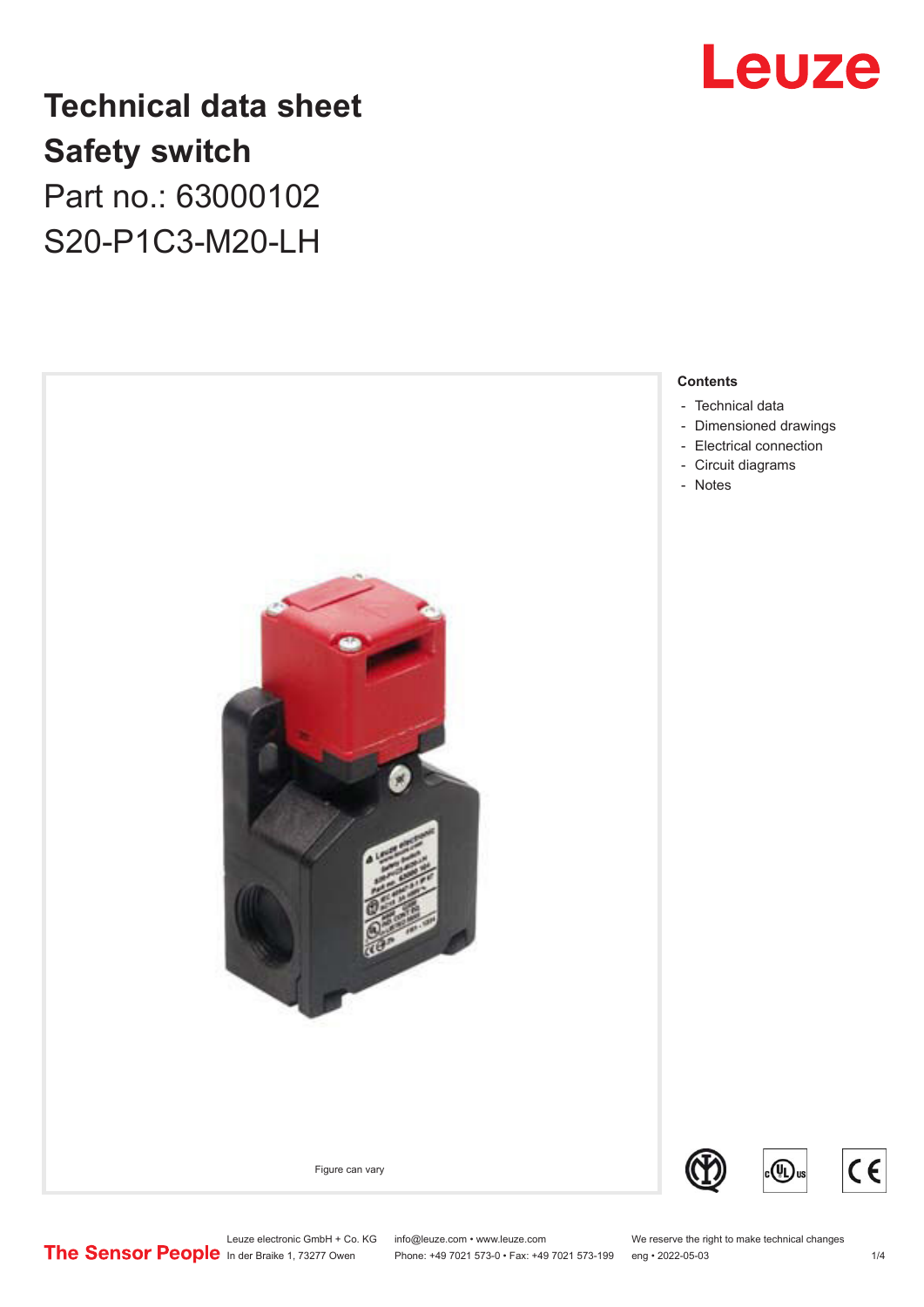### <span id="page-1-0"></span>**Technical data**

**Basic data**

# Leuze

#### **Mechanical data**

| <b>Series</b>                      | S <sub>20</sub>                                                                                                                 |
|------------------------------------|---------------------------------------------------------------------------------------------------------------------------------|
| <b>Functions</b>                   |                                                                                                                                 |
| <b>Functions</b>                   | Type 2 interlock device with mechani-<br>cally actuated position switch with low-<br>coded actuator acc. to DIN EN ISO<br>14119 |
| <b>Characteristic parameters</b>   |                                                                                                                                 |
| Mission time T <sub>M</sub>        | 20 years, EN ISO 13849-1                                                                                                        |
| B10 <sub>a</sub>                   | 2,000,000 number of cycles                                                                                                      |
| <b>Electrical data</b>             |                                                                                                                                 |
| Usage category at DC 13            | Ue / le: 24 V / 6 A, 125 V / 1.1 A, 250 V /<br>0.4 A, EN 60947-5-1                                                              |
| Usage category at AC 15            | Ue / le: 250 V / 6 A, 400 V / 4 A, 500 V /<br>1 A, EN 60947-5-1                                                                 |
| <b>Contact allocation</b>          | $1NC + 1NO$                                                                                                                     |
| <b>Contact opening</b>             | Force-fit                                                                                                                       |
| Short circuit protected            | 500 V, 10 A, type aM, IEC 60269-1                                                                                               |
| <b>Contact protection</b>          | Protective insulation O                                                                                                         |
| Performance data                   |                                                                                                                                 |
| <b>Rated insulation voltage</b>    | 500 V AC, 600 V DC                                                                                                              |
| Conventional thermal current, max. | 10A                                                                                                                             |
| <b>Connection</b>                  |                                                                                                                                 |
| <b>Number of connections</b>       | 1 Piece(s)                                                                                                                      |
| Number of cable entries            | 3 Piece(s)                                                                                                                      |
| <b>Connection 1</b>                |                                                                                                                                 |
| <b>Function</b>                    | Contact connection                                                                                                              |
| <b>Type of connection</b>          | Terminal                                                                                                                        |
| <b>Type of terminal</b>            | Screw terminal                                                                                                                  |

## **Cable properties**

**No. of pins** 4 -pin

| Design                                     | Cubic                                                     |
|--------------------------------------------|-----------------------------------------------------------|
| Dimension (W x H x L)                      | 52.2 mm x 31.6 mm x 90.5 mm                               |
| <b>Housing material</b>                    | Plastic                                                   |
| <b>Plastic housing</b>                     | Glass fiber reinforced (PPS), self-<br>extinguishing      |
| <b>Electrical contact material</b>         | Silver allov                                              |
| Net weight                                 | 112a                                                      |
| <b>Housing color</b>                       | <b>Black</b>                                              |
|                                            | Red                                                       |
| <b>Type of fastening</b>                   | Through-hole mounting                                     |
| Type of cable entry                        | $M20 \times 15$                                           |
| Switch type                                | Interlock device without quard<br>interlocking, ISO 14119 |
| <b>Switching principle</b>                 | Slow-action contact                                       |
| <b>Approach actuation directions</b>       | $1 \times top$                                            |
|                                            | $4 \times$ side (90 $^{\circ}$ )                          |
| Approach speed                             | $0.05 \text{ m/s}$                                        |
| <b>Mechanical life time</b>                | 1,000,000 actuation cycles, IEC 6047-5-<br>1              |
| Actuation frequency, max.                  | 3,600 per hour, IEC 6047-5-1                              |
| <b>External actuator</b>                   | AC-ANxx series: straight, angled,<br>resilient, alignable |
| <b>Extraction force, unlocked actuator</b> | 10 N                                                      |
| Actuating path with forced separation      | $7.2 \text{ mm}$                                          |
| <b>Recoil tolerance</b>                    | $4.5$ mm                                                  |
| <b>Environmental data</b>                  |                                                           |

| Ambient temperature, operation    | -25  80 °C    |
|-----------------------------------|---------------|
| Degree of contamination, external | 3. EN 60947-1 |

#### **Certifications**

| Degree of protection  | IP 67      |
|-----------------------|------------|
| <b>Certifications</b> | c UL US    |
|                       | <b>IMQ</b> |

#### **Classification**

| <b>Customs tariff number</b> | 85369095 |
|------------------------------|----------|
| <b>ECLASS 5.1.4</b>          | 27272602 |
| <b>ECLASS 8.0</b>            | 27272602 |
| <b>ECLASS 9.0</b>            | 27272602 |
| ECLASS 10.0                  | 27272602 |
| <b>ECLASS 11.0</b>           | 27272602 |
| ECLASS 12.0                  | 27272602 |
| <b>ETIM 5.0</b>              | EC002592 |
| <b>ETIM 6.0</b>              | EC002592 |
| <b>ETIM 7.0</b>              | EC002592 |

 $1 \times 0.5$  mm<sup>2</sup> to  $2 \times 2.5$  mm<sup>2</sup>, wire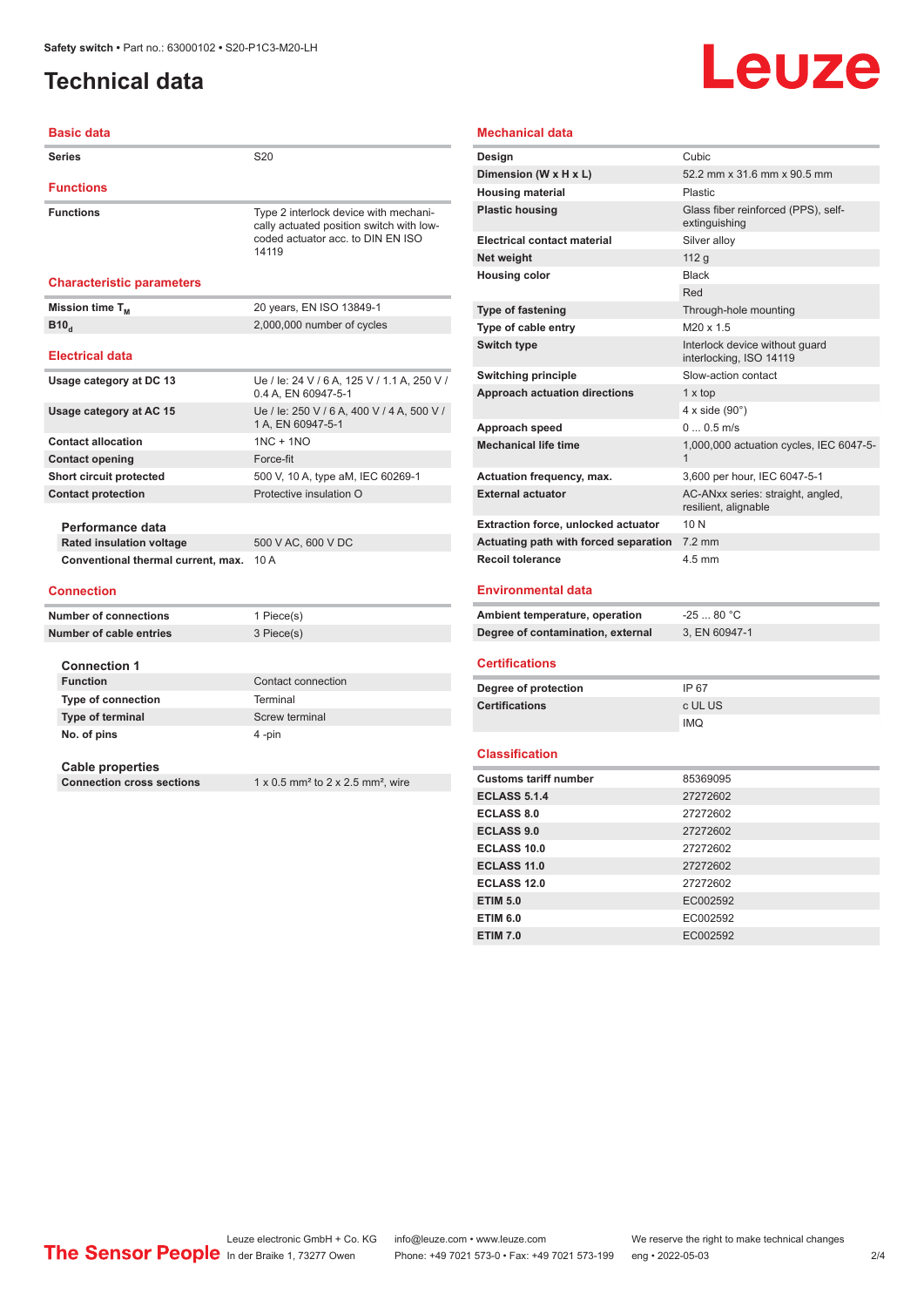<span id="page-2-0"></span>**Safety switch •** Part no.: 63000102 **•** S20-P1C3-M20-LH

### **Dimensioned drawings**

All dimensions in millimeters



Approach directions



## **Electrical connection**

#### **Connection 1**

| <b>Function</b>           | Contact connection |
|---------------------------|--------------------|
| <b>Type of connection</b> | Terminal           |
| <b>Type of terminal</b>   | Screw terminal     |
| No. of pins               | $4$ -pin           |

|    | н |   |
|----|---|---|
|    |   |   |
| ×  |   |   |
| ۰. |   |   |
|    |   | × |

#### **Terminal Assignment**

| 13 | <b>NO</b> |
|----|-----------|
| 14 | <b>NO</b> |
| 21 | <b>NC</b> |
| 22 | <b>NC</b> |

## **Leuze**